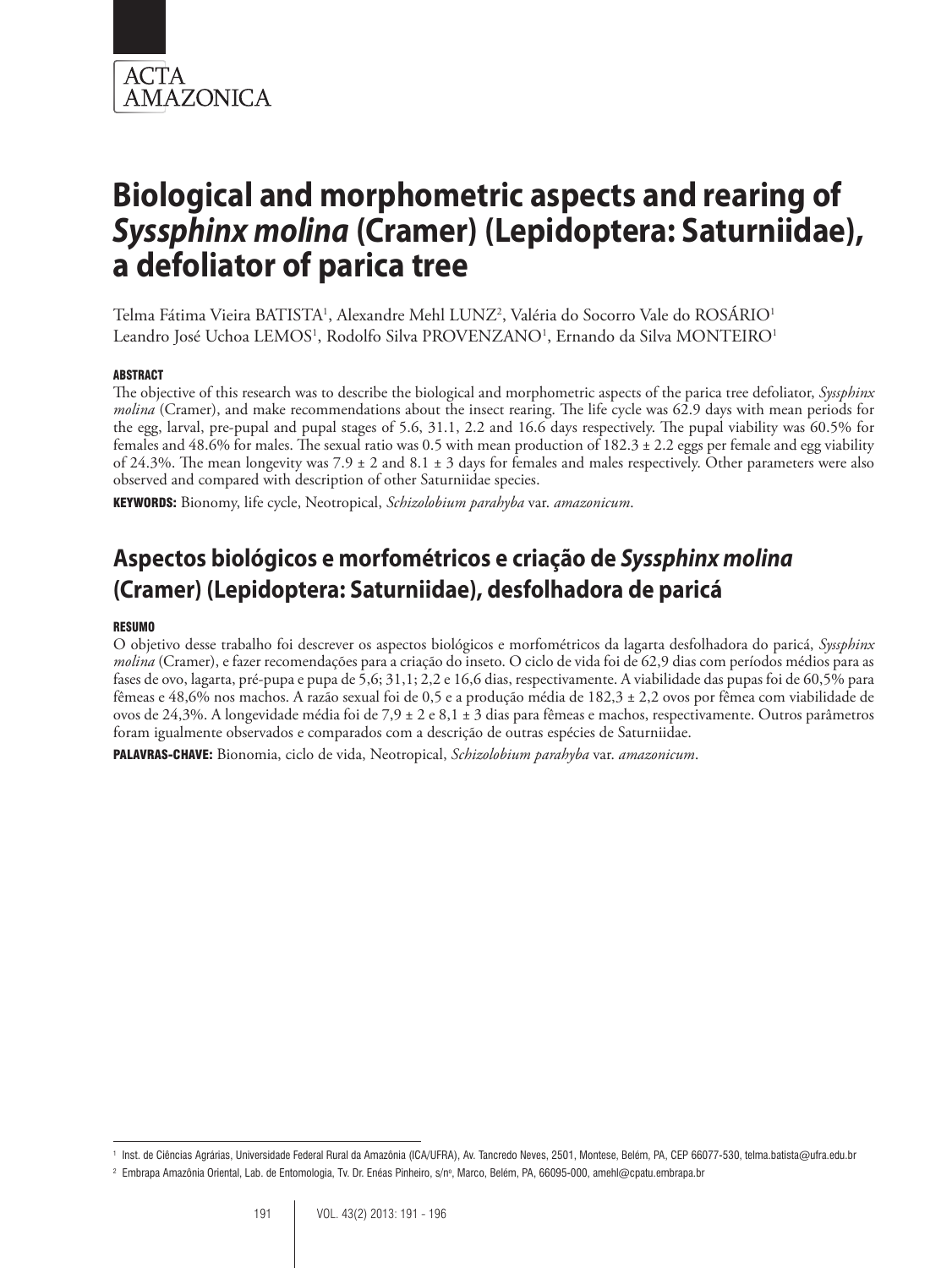

Biological and morphometric aspects and rearing of *Syssphinx molina* (Cramer) (Lepidoptera: Saturniidae), a defoliator of parica tree

# **INTRODUCTION**

The parica tree, *Schizolobium parahyba* var. *amazonicum* (Huber ex Ducke) Barneby (Fabaceae), is a native species to the Amazon with rapid growth and its wood has an excellent use in foreign markets (IDEFLOR 2010) mainly in the plywood and laminates sectors and more recently as raw material for medium density fiberboard (MDF). The parica tree is the second native forestry species most cultivated in the country with roughly 90,000 ha in the states of Maranhão and Pará (ABRAF 2011).

The increase in cultivated areas with parica trees is directly proportional to the incidence of associated insects similarly to what occurred with the eucalyptus culture in the last century (Zanuncio *et al*. 1993). Among the insect species are fire ants (Lunz *et al*. 2009), wood flies (Lunz et al. 2010a) and cicadas (Zanuncio *et al*. 2004) being that cicadas present themselves as the main pest with unique assessment methodologies and control described for the parica tree crops (Lunz *et al*. 2010b). Currently, the defoliation caused by Lepidoptera is the second major cause of insect damage to parica tree crops in the state of Pará – Brazil.

Outbreaks of caterpillars have been reported in several municipalities in Pará (Galeão *et al*. 2005; Rosa 2006) especially in Dom Eliseu, Paragominas, Ulianópolis and Rondon do Pará, where from 2006 to 2010 a complex composed of three species of Lepidoptera defoliators has been reported and the damages caused by these species vary in terms of intensity and outbreaks constancy. The most common species was *Syssphinx molina* (Cramer, 1780) (Lepidoptera: Saturniidae) of wide geographic occurrence (Travassos 1940) commonly found in the Amazon, Atlantic Forest and Caatinga (Camargo 1997) mainly because of the incidence of several host plants such as *Ficus retusa* L. (Moraceae) and species of *Acacia*, *Cassia* and *Inga* (Fabaceae) (Silva *et al*. 1968). In one of the most affected areas in Paragominas (03°38'976"S; 48°50'449"W; alt. 103 m), annual outbreaks of *S. molina* spread across areas ranging from 113 to 700 ha between 2004 and 2008. Defoliation was observed mainly during the rainy season in the region – December to May (EMBRAPA 1988) probably due to greater availability of leaves and branches resulting from the further development of the parica tree in this period.

*S. molina* occurs naturally in low amounts in primary and secondary forests and in areas reforested with *Eucalyptus* spp. (Hawes *et al*. 2009) with no economic relevance until the marked defoliation in parica tree crops. Therefore, given the importance of this species for the culture and the lack of information in literature on its development, this study aimed to investigate the main biological and morphometric aspects of *S. molina* and make recommendations regarding the insect rearing.

### **MATERIALS AND METHODS**

The biological and morphometric analyses of *S. Molina* was developed in 2009 in the Laboratory of Entomology of the Universidade Federal Rural da Amazônia and of Embrapa Amazônia Oriental in the municipality of Belém, Pará – Brazil, from pupae collected in the municipality of Paragominas. The average temperature used was  $25 \pm 2$  °C, relative humidity (RH) 74 ± 10% and photophase 12 h.

The pupae were sexed according to methodology adapted from Lorini (2008). Nine couples were placed in screened wooden cage (1.0 x 1.0 x 1.0 m) in the field under a shade and fed with glucose syrup at 30%. The average temperature and RH in the period were 26 ºC and 89%, respectively. The hatching, duration, height, diameter and average number of eggs per female for 16 days since the first laying were evaluated. Branches of parica trees, changed periodically at the first sign of wilting of leaves, packed in containers with water in the cages were used as egg-laying substrates.

In the laboratory, the larvae were fed with parica leaflets washed with sodium hypochlorite at 1%, from plants older than one year of age, to obtain the height and width of head capsule, body size and instars duration. Leaves from plants with less than one year are inadequate for the rearing of *S. molina* larvae as they release a sticky exudate that prevents the locomotion of neonate larvae, killing them by starvation. In the field, defoliation in young crops is not observed, probably because of this defense mechanism of the plants.

The pupae were kept in screened wooden cages (30 x 30 x 50 cm) in Petri dishes with moistened filter paper discs to obtain the duration of the pre-pupal and pupal stages, color, weight and dimensions. In adults, the body length, thorax width between the points of insertion of the wings, antennae length, forewing length, hindwing width, abdominal width for the sixth abdominal segment and stature, calculated as the sum of the forewings length and the distance between the insertion points, were measured.

The statistical analyses were performed comparing the mean values of the parameters for males and females in the *t* test at 5% probability through the Assistat 7.5 software (Silva and Azevedo 2006).

#### **RESULTS AND DISCUSSION**

**Rearing and egg-laying.** The egg-laying started three days after copulation (DAC) with a peak of 292 eggs on the eighth day. We obtained 102.5 ± 2.3 eggs per day and 182.3 ± 2.2 eggs per female. An increase of egg-laying on the fourth and eighth DAC and a reduction after the ninth day were observed (Fig. 1). Other species of Saturniidae have a greater egg-laying capacity, such as *Eacles imperialis magnifica* Walker, with an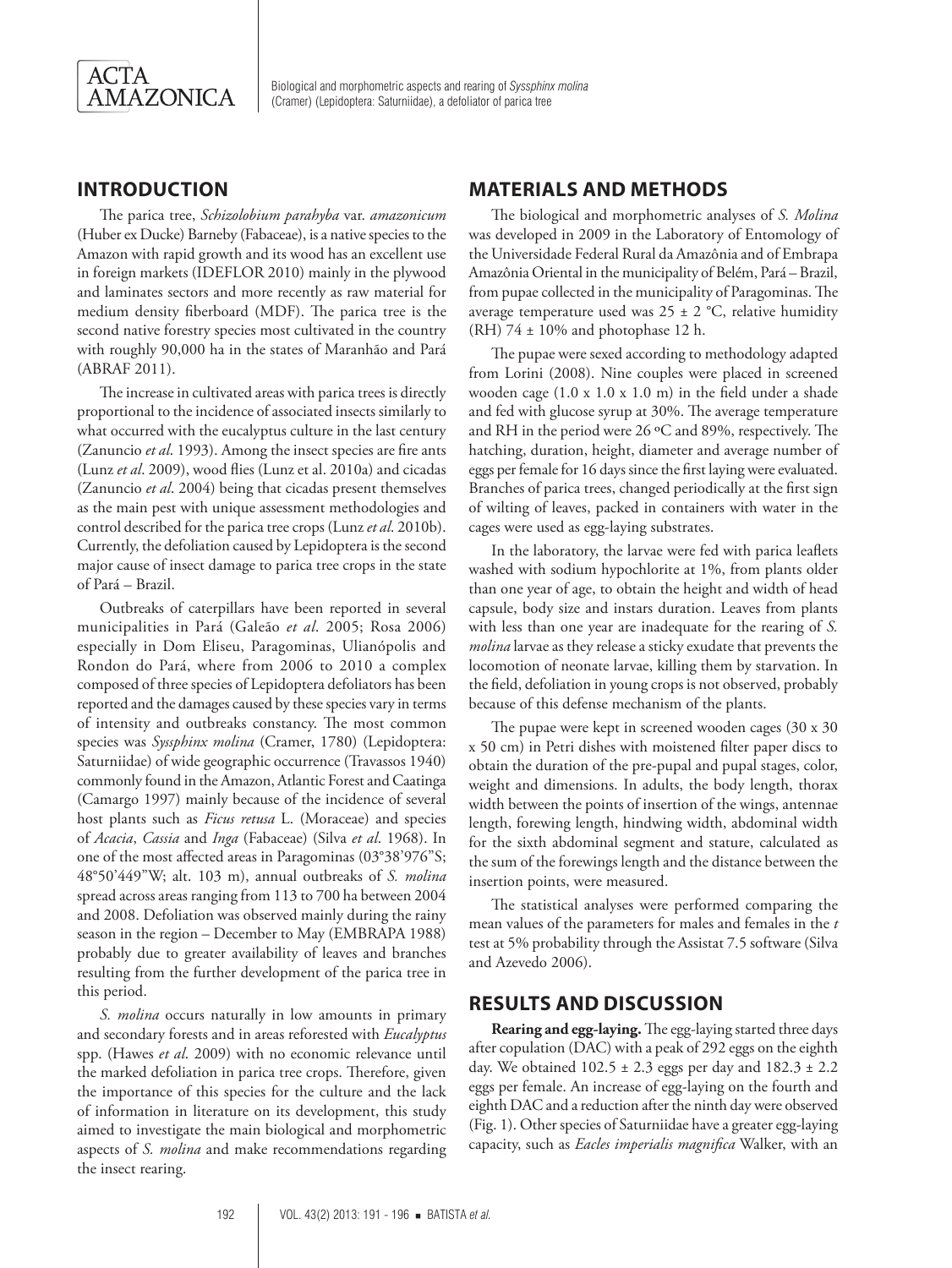

Biological and morphometric aspects and rearing of *Syssphinx molina* (Cramer) (Lepidoptera: Saturniidae), a defoliator of parica tree



**Figure 1-** Daily egg-laying of nine couples of *Syssphinx molina* kept in screened wooden cages for 16 days. Belém, PA. 2009.

average of 193 eggs per female and *Dirphia rosacordis* Walker with 252 eggs per female, on average (Zanuncio *et al*. 1993).

**Egg.** The eggs were ellipsoid with flattened poles, light green in color even when newly laid similar to those observed in *Copiopteryx semiramis* (Cramer) (Lepidoptera: Saturniidae) (Furtado 2001), whitish and transparent after a few days, allowing the possible observation of the embryo. The laying is isolated or grouped. Infertile eggs become yellowish, shrink and dry out in a few days. The eggs hatched on average  $5.6 \pm$ 1.25 (n = 16) days after laying with an average of  $2.7 \pm 0.32$ mm high and 2.0 mm of core diameter ( $n = 45$ ), values higher than those of eggs of *L. obliqua*, with height of  $1.98 \pm 0.687$ mm and a diameter of  $1.45 \pm 0.129$  mm (lower) and  $1.61$ ± 0.161 mm (larger) (Lorini and Corseuil 2001). The low viability of eggs (24.3%) can be attributed to the nutritional aspect of feed.

**Larva.** Five instars were observed in *S. molina*, similar to other Saturniidae such as *Philosamia ricini* (Drury) (Santos *et al*. 2000) and *Rothschildia jacobaeae* (Walker) (Urban and Oliveira 1972), however different from *Automeris naranja*  Schaus (Specht *et al*. 2007a) and *A. illustris* (Walker) (Specht *et al*. 2006), both with six instars and *Hylesia metapyrrha*  (Walker) with seven (Specht *et al*. 2007b).

The height and width of head capsule ranged, respectively, from  $1.9 \pm 0.20$  to  $1.1 \pm 0.10$  mm for the first instar and from  $5.0 \pm 0.32$  to 4.0 mm for the fourth instar. The dimensions of the capsules of the fifth instar were not obtained due to the deformity caused by the transition to the pupal stage. The body length ranged from  $0.6 \pm 0.01$  to  $4.6 \pm 0.13$  mm from the first to the fifth larval instar, respectively (Table 1). The average duration of larval stage was  $31.1 \pm 5.22$  days. The larval survival rate was only 38.4% considered low compared with other Saturniidae such as 95.6% in *A. naranja* (Specht *et al*. 2007a), 82% in *E. i. magnifica* and 88% in *D. rosacordis* (Zanuncio *et al*. 1993). The diet consisted solely of parica tree leaflets probably caused the low survival rate despite its

**Table 1 -** Average height and width of the head capsule and average length of the larvae bodies  $(n = 15)$  of *Syssphinx molina*, in laboratory. Temperature:  $25 \pm 2$ °C; RH: 70  $\pm$  10% and photoperiod 12 h. Belém, PA. 2009.

| Instar | Height (mm) |                   | Width (mm) |                   | Body length (cm) |                   |
|--------|-------------|-------------------|------------|-------------------|------------------|-------------------|
|        | Average     | Standard<br>Error | Average    | Standard<br>Error | Average          | Standard<br>Error |
| First  | 1.9         | 0.20              | 1.1        | 0.10              | 0.6              | 0.01              |
| Second | 2.7         | 0.36              | 2.0        | 0.00              | 1.2              | 0.02              |
| Third  | 3.7         | 0.47              | 2.8        | 0.20              | 1.8              | 0.06              |
| Fourth | 5.0         | 0.32              | 4.0        | 0.00              | 2.8              | 0.06              |
| Fifth  |             |                   |            |                   | 4.6              | 0.13              |

daily replacement due to the rapid wilting of the leaves after collection.

**First instar:** Yellow-green coloration and body covered with small non-stinging bristles with eight thoracic spines and an anal cornicle as large as or larger than the body, whose apices are spherical reddish; two pairs of spines on the sides of the dorsum of mesothorax and two pairs in the metathorax; other smaller spines equidistant along the thoracic spines. Epicranial suture well visible dividing the superior head capsule into two regions. The average duration was  $4.8 \pm 0.90$  days (n = 18).

**Second and third instars:** Green head in the second instar; green-colored body and the longitudinal continuous greenish-yellow lines on the sides, where nine spines vestigial are inserted; robust thoracic spines. The body length is 1.2 cm  $\pm$  0.02 (n = 18). In the third instar, the thoracic spines and the caudal cornicle decrease and the spherical apex disappear. The average duration was  $4.1 \pm 1.30$  and  $5.3 \pm 1.20$  days (n = 18) for the second and third instars, respectively.

**Fourth and fifth instars:** Light-green colored body in the fourth instar, covered with small yellow spots, with continuous lateral longitudinal line without spikes. Caudal cornicle and thoracic spines reduced in the fourth instar and virtually absent in the fifth instar. Presence of a pair of robust spines, broad and jagged, white in color, on the back of the VII and IX segments of the fourth instar that become vestigial in the fifth instar. In the fifth instar, blue spots along the body and greenish legs of the last abdominal segment with large and prominent hooks. The average duration was 5.2 ± 0.80 and  $11.8 \pm 1.00$  days (n = 18) for the fourth and fifth instars, respectively. At the end of the fifth instar, the larvae reduced movements and shrank the body became blackened and featuring the pre-pupal duration of  $2.2 \pm 1.12$  days (n = 18).

**Pupa.** Naked, obtect with double layer of bristles between the abdominal segments and a long jagged cremaster with a forked end (Fig. 2A-B), dark brown to black colored, matte and with hard integument. For sexing, the characteristics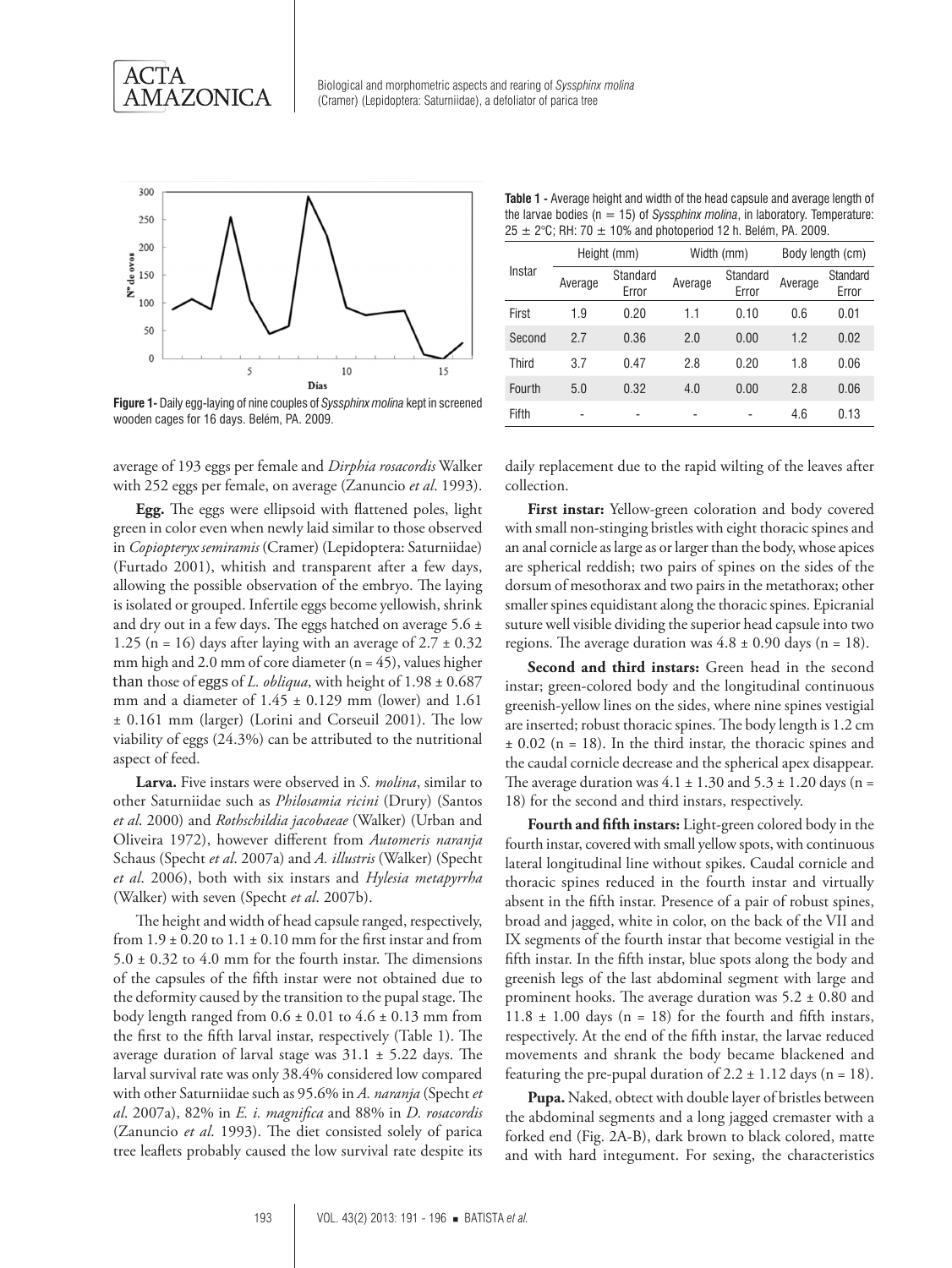

Biological and morphometric aspects and rearing of *Syssphinx molina* (Cramer) (Lepidoptera: Saturniidae), a defoliator of parica tree

of abdominal segments VIII and IX were determinants in addition to body size. While in the female the abdominal segment IX extends into segment VIII, which will become the apertures for copulation and egg-laying, however, the same does not occur in males (Fig. 2C-D). Female pupae were significantly larger than those of males in terms of width, length and body weight (Table 2). The pupal duration was  $16.6 \pm 2.26$  days, the pupal viability was  $60.52\%$  in females  $(n = 38)$  and 48.57% in males  $(n = 35)$ .





**Figure 3-** Male (above) and female (below) of *Syssphinx molina* obtained from a rearing in laboratory. Belém, PA. 2009. The horizontal bar  $= 1$  cm.

| <b>Table 3 -</b> Measurements of adults of Syssphinx molina under laboratory |  |  |  |
|------------------------------------------------------------------------------|--|--|--|
| conditions. Belém, PA. 2009.                                                 |  |  |  |

**Figure 2 -** Ventral (A) and dorsal (B) views of pupae of *Syssphinx molina* with details for the ventral apex segments of the male (c) and female (d), highlighting the last abdominal segments (VII, IX and X), the cremaster (cr) and the origin of aperture for copulation (abcop) and egg-laying (abovip). The horizontal bar  $= 1$  cm.

**Table 2 -** Averages of length, width and weight of pupae of *Syssphinx molina* under laboratory conditions ( $n = 35$ ). Belém, PA. 2009.

| Sex    | Length (mm) |                   | Width (mm) |                   | Weight (g)       |                   |
|--------|-------------|-------------------|------------|-------------------|------------------|-------------------|
|        | Average     | Standard<br>error | Average    | Standard<br>error | Averaga          | Standard<br>error |
| Male   | 43.5b       | 0.27              | 10.8b      | 0.01              | 4.1 <sub>h</sub> | 0.10              |
| Female | 46.7а       | 0.27              | 11.6а      | 0.01              | 5.3a             | 0.10              |

**Adult.** Light-beige colored wings and body (Fig. 3) with high concentration of scales especially in the head and thorax; the pair of forewings in males has fine transverse dark midrib ranging from costal margin to the anal, while females have two very clear transverse ribs, blackened maculae on the rear faces of the forewings and on the front faces of the hind wings and being partly and completely surrounded by a pinkish spot in the first and second cases, respectively.

Sexual dimorphism was sharp in all parameters except in the antennae length (Table 3). The mating behavior observed was similar to *L. obliqua* (Lorini 2008), with single copulation and duration over 24 hours preceded by a courtship with several flights to the prenuptial until copulation. The average life cycle was  $7.9 \pm 2$  and  $8.1 \pm 3$  days (n = 9) in females and males, respectively, values similar to those described for other Saturniidae, such as *H. metapyrrha* 5.5 (Specht *et al*. 2007b), *L. obliqua* with 6.8 (Lorini and Corseuil 2001), *A. naranja* **Measurements** (mm) Female Male <sup>n</sup> Mean Standard error <sup>n</sup> Mean Standard error Fore wing length 9 44.67 a 1.41 9 26.67 b 1.02 Thorax width 9 10.94 a 0.62 9 9.00 b 0.50 Wing length 9 99.00 a 2.97 9 59.11 b 1.29 Body length 9 36.33 a 0.95 9 32.67 b 0.50 Abdomen length 9 11.78 a 0.69 9 7.33 b 0.50 Antennae length 7 9.00 a 0.69 9 7.33 a 0.41 Hind wing width 9 29.11 a 1.75 9 18.89 b 0.48

Means followed by different letters in the columns differ significantly in the *t* test 5% probability. n = number of individuals measured for each sex.

with 7.6 (Specht *et al*. 2007a) and *Citheronia brissotii brissotii* (Boisduval) at nine days (Fronza *et al*. 2005). The sex ratio of 0.5 was similar to that obtained for *A. illustris* of 0.505 (Specht *et al*. 2006).

There is variation in the life cycle of adults of other Saturniidae when fed with alternative diet as seen in *Dirphia moderata* Bouvier, whose males lasted 8.84 and 6.78 days and the females, 10.23 and 10.07 days when fed on leaves of *Eucalyptus cloeziana* F. Muell. and *Psidium guajava* L. (Myrtaceae), respectively (Pereira *et al*. 2008). The use of leaves of alternative hosts of *S. molina* and tests with artificial diets can provide a reduction in mortality especially in the first instar and optimize the results to enable rearing for further research on the outbreak control for parica trees crops.

The life cycle of *S. molina* was  $62.9 \pm 2.12$  days (n = 45), smaller than that obtained in other Saturniidae such as *H. metapyrrha* with 74.59 days (Specht *et al*. 2007b), *A. illustris*,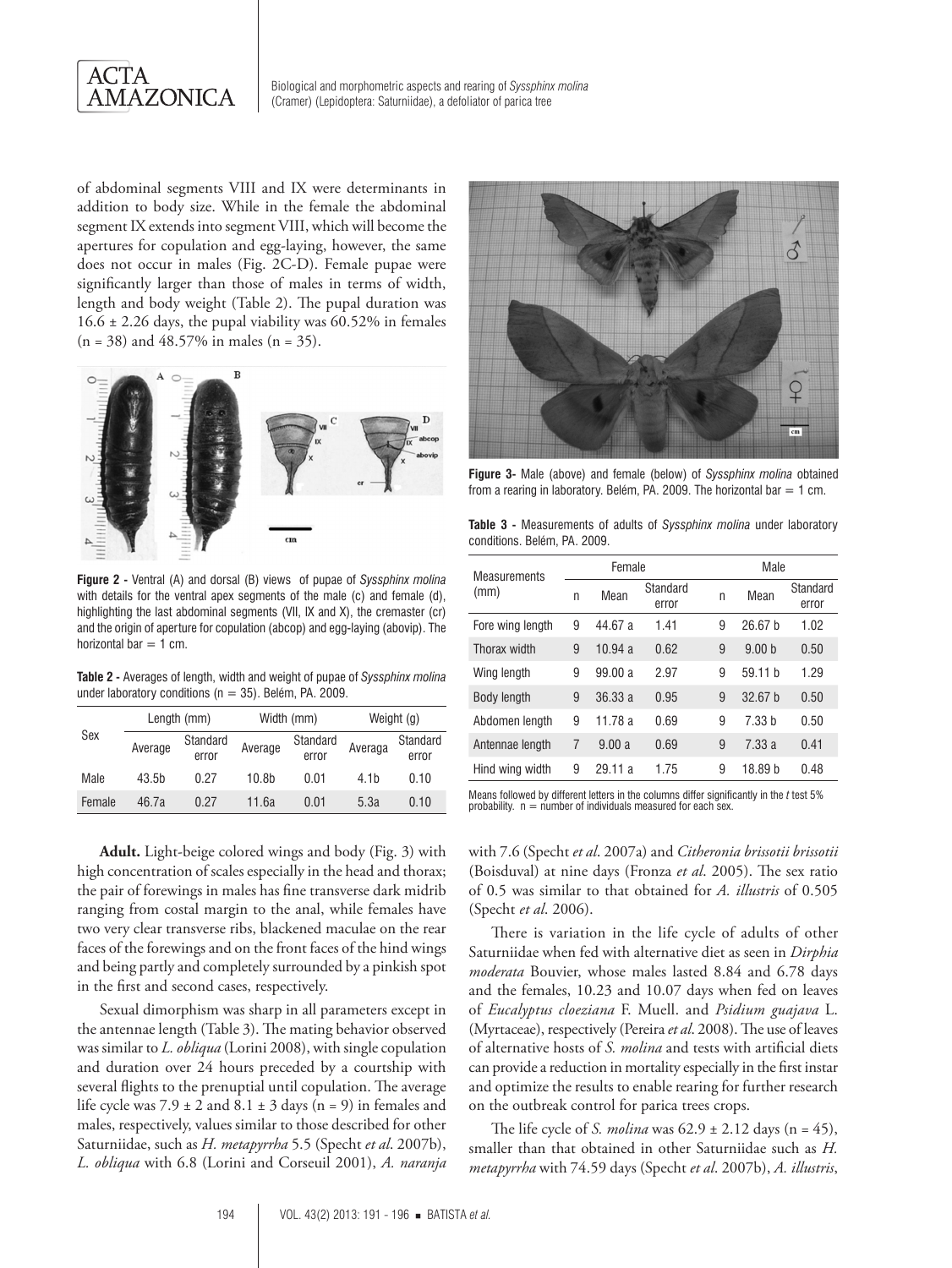

with 121 days (Specht *et al*. 2006), *A. naranja*, with 128 days (Specht *et al*. 2007a) and *C. b. brissotii* with 202 days (Fronza *et al*. 2005), which demonstrates the potential for rearing *S. molina* in laboratory at large amounts and in less time than other species.

This is the first record of biological and morphometric *S. molina*, the major defoliator of parica tree crops and the results allow to establish management strategies and identification of the insect in the field. We recommend the use of nutritionally-rich food substrates for adults to check the egg-viability increase; tests with leaves of alternative host plants and artificial diets as food substrate to observe the increase in larval survival of *S. molina* reared in laboratory and studies of possible influence of different photoperiods and temperatures on the biology and behavior of the insect.

# **ACKNOWLEDGEMENTS**

We wish to thank the agronomist André Cortez Mahon for the operational and logistic support in the field works. We also thank Cikel Brasil Verde Madeiras Ltda. for authorizing the use of the area and the collecting of insects. We thank the Fundação de Amparo à Pesquisa do Estado do Pará (Fapespa) for the financial support (Proclamation No. 003/2008).

#### **REFERENCES**

- ABRAF. 2011. *Anuário estatístico da Associação Brasileira de Produtores de Florestas Plantadas 2011: ano base 2010*. ABRAF, Brasília, Distrito Federal. 130pp.
- Camargo, A.J.A. 1997. *Relações biogeográficas e influência da estação seca na distribuição de mariposas da família Saturniidae (Lepidoptera) da região dos Cerrados*. Dissertação de Mestrado, Universidade de Brasília, Brasília, Distrito Federal. 116 pp.
- EMBRAPA. 1988. Centro de Pesquisa Agropecuária do Trópico Úmido. Laboratório de Climatologia. *Normais climatológicas de Paragominas no período de 1980 a 1988*. CPATU, Belém, Pará.
- Fronza, E.; Formentini, A.C.; Specht, A.; Corseuil, E. 2005. Aspectos biológicos de *Citheronia brissotii brissotii* (Lepidoptera, Saturniidae, Ceratocampinae), em laboratório. *Biociências*, 13: 143-148.
- Furtado, E. 2001. *Copiopteryx semiramis* (Cramer): notas suplementares à sua biologia (Lepidoptera, Saturniidae, Arsenurinae). *Revista Brasileira de Zoologia*, 18: 637-640.
- Galeão, R.R.; Marques, L.C.T.; Yared, J.A.G., Ferreira, C.A.P. 2005. Paricá (*Schizolobium amazonicum* Huber): espécie florestal de uso múltiplo com alto potencial para reflorestamento na Amazônia brasileira. *Revista de Ciências Agrárias*, 44: 157-162.
- Hawes, J.; Motta, C.S. Overal, W.L.; Barlow, J.; Gardner, T.A.; Peres, C.A. 2009. Diversity and composition of Amazonian moths in primary, secondary and plantation forests. *Journal of Tropical Ecology*, 25: 281-300.
- IDEFLOR. 2010. *Plano Safra Florestal Madeireira do Estado do Pará: 2010.* Instiuto de Desenvolvimento Florestal do Pará, Belém, Pará. 102 pp.
- Lorini, L.M.; Corseuil, E. 2001. Aspectos morfológicos de *Lonomia obliqua* Walker (Lepidoptera, Saturniidae). *Neotropical Entomology*, 30: 373-378.
- Lorini, L.M. 2008. Saturniidae Hemileucinae *Lonomia obliqua* Walker, 1855, p. 165-185. In: Specht, A; Corseuil, E.; Abella, H.B. (Eds.) *Lepidópteros de importância médica – Principais espécies ocorrentes no Rio Grande do Sul.* USEB, Pelotas, Rio Grande do Sul.
- Lunz, A.M.; Harada, A.Y.; Aguiar, T.S.; Cardoso, A.S. 2009. Danos de *Solenopsis saevissima* F. Smith. (Hymenoptera: Formicidae) em paricá, *Schizolobium amazonicum*. *Neotropical Entomology*, 38: 285-288.
- Lunz, A.M.; Batista, T.F.C.; Rosário, V.S.V.; Monteiro, O.M.; Mahon, A.C. 2010a. Ocorrência de *Pantophthalmus kerteszianus*  e *P. chuni* (Diptera: Pantophthalmidae) em paricá, no Estado do Pará. *Pesquisa Florestal Brasileira*, 30: 71-74.
- Lunz, A.M.; Azevedo, R.; Mourão Júnior, M.; Monteiro, O.M.; Lechinoski, A.; Zaneti, L.Z. 2010b. Método para monitoramento de ninfas de cigarras e controle com inseticidas em reflorestamentos com paricá. *Pesquisa Agropecuária Brasileira*, 45: 631-637.
- Pereira, F.F.; Zanuncio, A.J.V.; Felipe, J.P.M.; Lorenzon, A.S.; Canevari, G.C. 2008. Desenvolvimento e reprodução de *Dirphia moderata* (Lepidoptera: Saturniidae) em *Eucalyptus cloeziana* e *Psidium guajava* em laboratório. *Árvore*, 32: 1119-1124.
- Rosa, L.S. 2006. Ecologia e silvicultura do paricá (*Schizolobium amazonicum* Huber ex Ducke) na Amazônia brasileira. *Revista de Ciências Agrárias*, 45: 135-174.
- Santos, S.C.L.; Filgueira, M.A.; Santos, J.H.R.; Leshan, H. 2000. Aspectos biológicos de *Philosamia ricini* (Drury, 1777) (Lep.: Saturniidae) em Mossoró, RN. *Caatinga*, 13: 7-13.
- Silva, A.G.A.; Gonçalves, C.R.; Galvão, D.M. 1968. *Quarto catálogo dos insetos que vivem nas plantas do Brasil, seus parasitos e predadores. Parte II, 1º tomo. Insetos, hospedeiros e inimigos naturais*. Ministério da Agricultura, Rio de Janeiro, Rio de Janeiro. 622pp.
- Silva, F.A.S.E.; Azevedo, C.A.V. 2006. New Version of The Assistat-Statistical Assistance Software, p. 393-396. In: World Congress on Computers in Agriculture, 4, Florida, EUA. *Anais...* American Society of Agricultural Engineers, Orlando, USA.
- Specht, A., Formentini, A.C. Corseuil, E. 2006. Biologia de *Automeris illustris* (Walker) (Lepidoptera, Saturniidade, Hemileucinae). *Revista Brasileira de Zoologia*, 23: 537-546.
- Specht, A., Formentini, A.C. Corseuil, E. 2007a. Biologia e aspectos morfológicos dos estágios imaturos de *Automeris naranja* Schaus (Lepidoptera, Saturniidae, Hemileucinae). *Revista Brasileira de Zoologia*, 24: 523-534.
- Specht, A., Formentini, A.C. Corseuil, E. 2007b. Biological aspects of *Hylesia metapyrrha* (Lepidoptera; Saturniidae; Hemileucinae), in laboratory. *Brazilian Journal of Biology*, 67: 173-177.